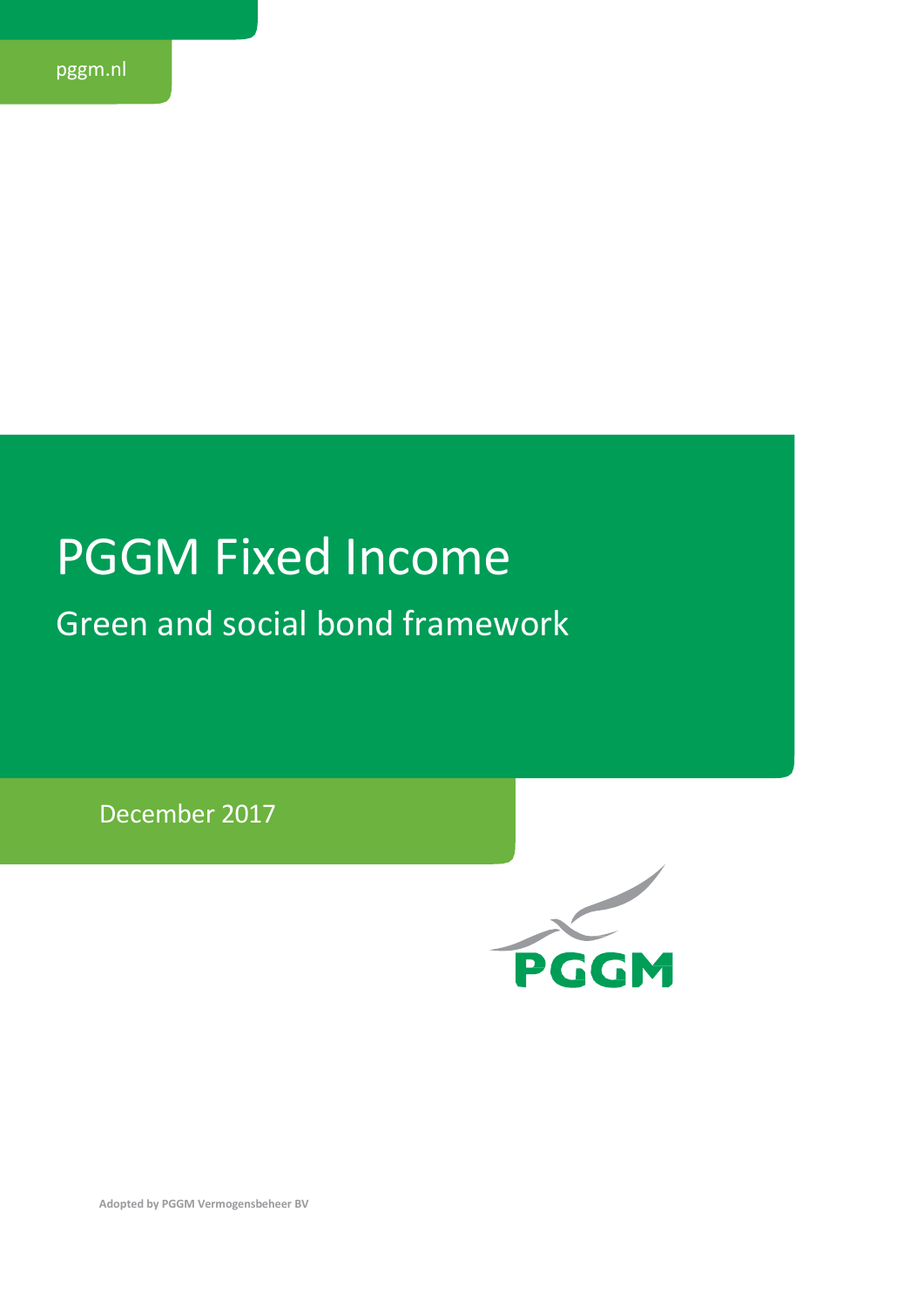# PGGM Fixed Income Green and social bond framework

# 1. Introduction

**Dedicated use-of-proceeds bonds are a maturing market** On behalf of its clients, PGGM Investment Management (IM) invests in fixed income products. Internally, the Fixed Income department invests in rates products (government and SSA bonds), investment-grade credits and emerging market credits.

This framework specifies the guidelines along which PGGM Fixed Income analyses dedicated use-of-proceeds bonds. These bonds are regular bonds of which the proceeds are dedicated to specified projects. Dedicated use-of-proceeds bonds are typically split into green bonds and social bonds. Sometimes sustainability bonds are issued, which are an intentional mix of green and social bonds. The green bond market took off in 2007 after the European Council agreed that in 2020 the share of renewables in the overall EU energy consumption should equal at least 20%. Quickly thereafter the European Investment Bank was the first to issue its inaugural Climate Awareness Bond. Since 2014, when ICMA issued their Green Bond Principles (GBP), the market seriously started growing and maturing. Green bonds are issued both by corporates, financials, agencies and (supra)national/regional governments. In 2017 green bond issuance for the first time topped \$100 billion, growing significantly year after year. The social and sustainability segment has grown to over \$30 billion over the past four years, and it has gained momentum in 2017 after ICMA published the initial Social Bond Principles (SBP). Both for green bonds and social bonds new issuers are entering the markets and issuance is expected to grow further significantly in 2018 and beyond.

Specifically, this framework lays down the criteria along which we classify a bond as either green or social, or as a regular bond (sometimes referred to as a 'grey' or 'brown' bond). The scope of this framework covers our internal investments in fixed income made by PGGM's Fixed Income team.

With the introduction of this framework PGGM aims to improve transparency and governance in the market. PGGM follows relevant developments closely and will update this framework when necessary. The current version is an update to the initial framework which was adopted in October 2016. It will be effective as of January 2018.

This policy does not confer any rights to any third parties.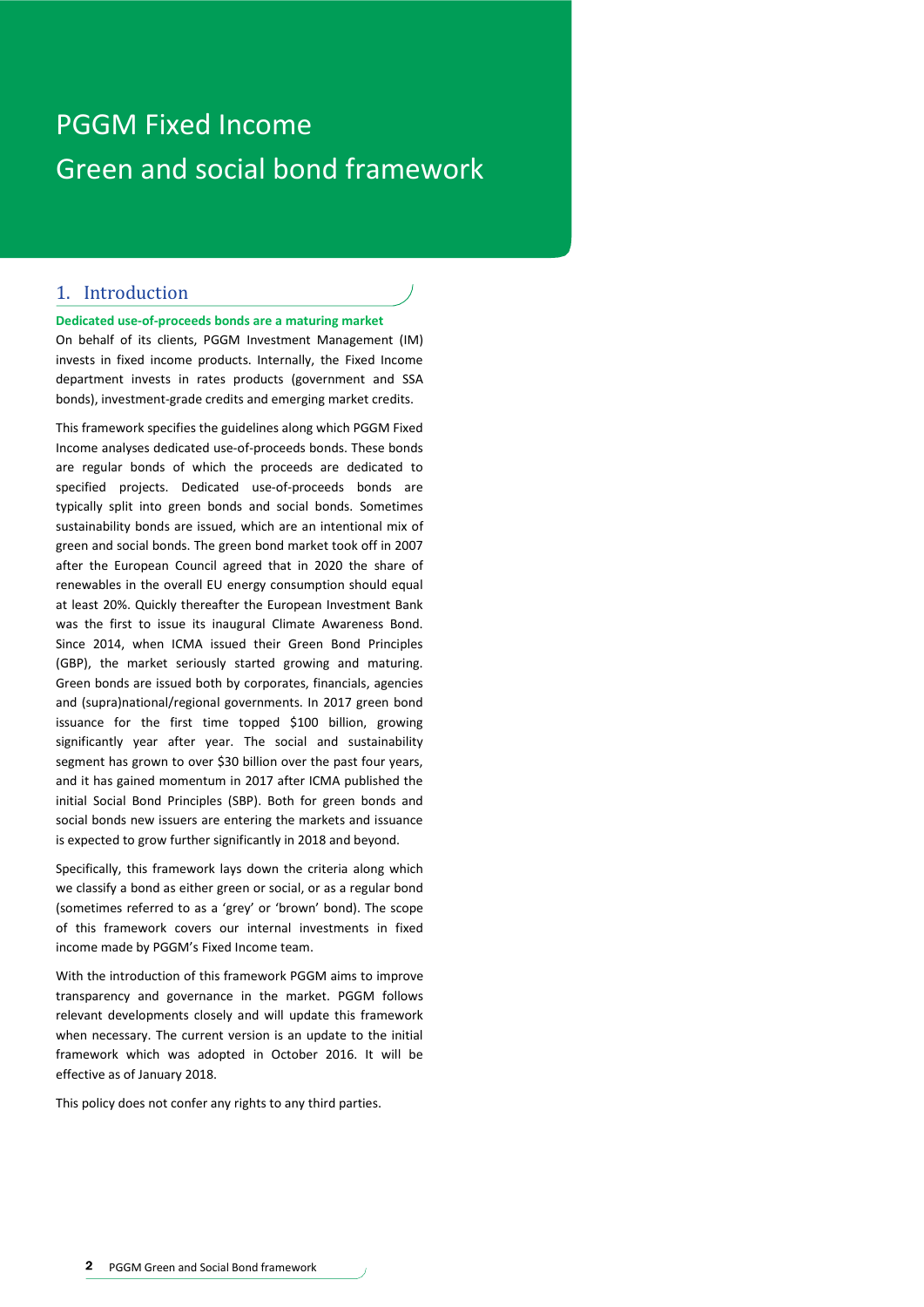# 2. Vision on green and social bonds

#### **Our definitions of green and social bonds are in line with ICMA**

PGGM Investment Management is a member of the GBP of [ICMA.](http://www.icmagroup.org/Regulatory-Policy-and-Market-Practice/green-bonds/membership/) We therefore seek to align our Green and Social Bond framework according to best practices as defined by ICMA's GBP and SBP. ICMA defines a green and social bond as follows. 'Green (or Social) Bonds are any type of bond instruments where the proceeds will be exclusively applied to finance or re-finance in part or in full new and/or existing eligible Green (or Social) Projects and which are aligned with the four core components of the GBP (or SBP).' The issuer itself should determine, based on the primary objectives of the underlying projects, whether a dedicated use-of proceeds bond is classified as a green, social or sustainability bond. Finally, social projects, underlying a social bond, seek to achieve positive social outcomes especially, but not exclusively, for a target population(s).

#### **We believe sustainable investments have an impact**

Although there has been enormous growth in prosperity over the past century, stability and economic development are increasingly threatened by global issues. These include climate change, the scarcity of natural resources such as water and minerals, rising food prices and income inequality. This will impact future investment results. Sustainability and viability are therefore key to our activities over the long term.

To safeguard this, PGGM has developed three beliefs for Responsible Investment:

- 1. Responsible investment pays off: PGGM firmly believes that sustainability factors materially influence the risk-return profile of the investments and that this influence will steadily increase in the future.
- 2. No good and stable return in the long term without sustainable development: PGGM firmly believes that sustainable development is necessary in order to generate good and stable investment returns for our clients in the long term.
- 3. The driving force of capital: PGGM firmly believes that by leveraging the driving force of investments for our clients it can and must make a positive contribution to sustainable development through its investment decisions.

At PGGM Fixed Income we believe that green and social bonds shouldn't deviate significantly from regular bonds regarding return and risk (to which they are *pari passu*). A green or social bond should be priced in line with the existing yield curve of regular bonds for a particular issuer in order to make the instrument suitable for most asset managers, including PGGM.

Together with our clients, we identified areas of focus in which we can have an impact. This way we can give substance to the focused contribution that PGGM as asset manager wants to make to a sustainable world. These are areas of focus that our clients

and their participants consider important and developments within these themes that we believe will have a material impact on the investments for our clients. These four identified investable focus areas are Climate and environment, Water, Food and Health.

Green (or social) bonds aren't green (or social) because an issuer says they are. Neither are regular bonds per se 'grey' or 'brown' because an issuer has not explicitly stated they are issuing a green or social bond. PGGM Fixed Income believes that we are obliged to make our own and careful analysis. Firstly whether a bond is a sound investment and second whether we label that specific issue as a green or social bond. The framework for the latter is described in the next chapter.

# 3. Framework

#### **We follow the Green and Social Bond Principles**

Our Green and Social Bond analysis framework is setup along the four lines of ICMA's GBP and SBP, namely 'Use of Proceeds', 'Project Evaluation', 'Management of Proceeds' and 'Reporting'. Next to the adherence to the principles, the issuer itself is assessed. In order for a bond to qualify at PGGM Fixed Income as a green or social bond the following conditions have to be met.

#### **An issuer's ESG policy is important**

In order to address potential 'greenwashing', next to adherence to the ICMA principles of a specific bond issue, PGGM Fixed Income believes that the issuing entity itself should be assessed.

- The ESG policy of the issuer should be in line with the objectives of the specific bond. A less ESG friendly issuer can still have a policy working towards a more sustainable future. In fact, the biggest ESG improvements can be made particularly by these companies. Therefore the ESG policy of the issuer should be deemed to be clearly heading towards a more sustainable future. If this is not obvious from documents and conversations we can rely on the scoring of external providers:
	- o The Environmental score of the issuer, rated by Sustainalytics, should then be 'average performer' or better (when unavailable at Sustainalytics a 6 or better E-score by MSCI) when issuing a green bond
	- o The Social score of the issuer, rated by Sustainalytics, should then be 'average performer' or better (when unavailable at Sustainalytics a 6 or better S-score by MSCI) when issuing a social bond

#### **Proceeds of a bond should impact our focus areas**

The environmental or social impact of the investment should be tangible. Eligible categories have to be defined and should address the following concerns. These are PGGM's identified areas of focus in which we can have an impact (all seven focus areas can be found in the appendix).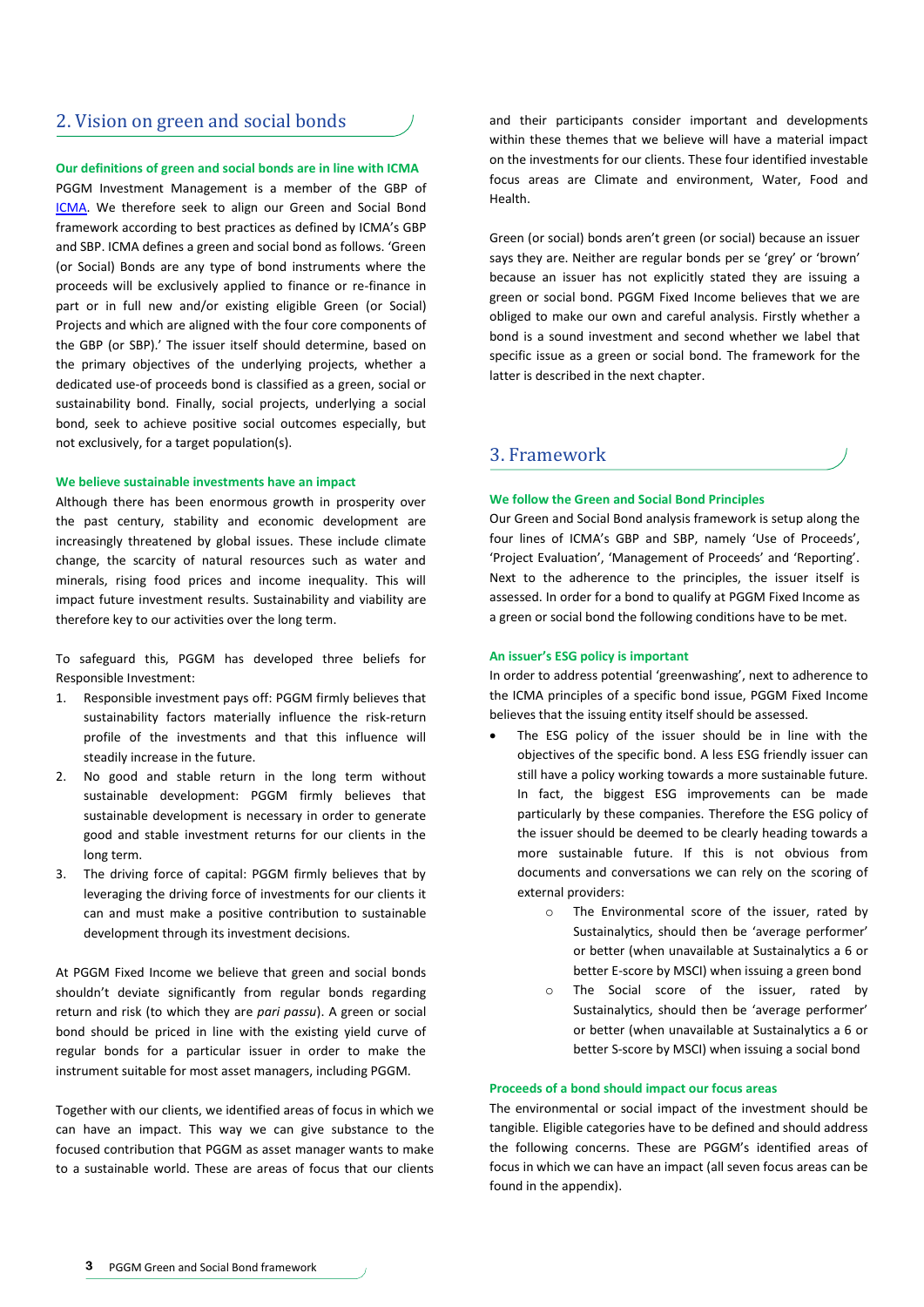- 1. Climate change
	- a. Low-carbon energy generation, usage and storage
	- b. Low-carbon transport
	- c. Reducing waste and pollution
- 2. Water shortage (quantity, quality and access to water)
- 3. Food security and sustainable food production
- 4. Access to good healthcare
- Proceeds should be allocated significantly to the above eligible categories. For a green or social bond to receive PGGM's BiO ("Beleggen in Oplossingen") label, in principle at least 75% of proceeds will have to be allocated to the four themes. PGGM's BiO taskforce will eventually decide whether an investment qualifies as a BiO investment.
- Pure play bonds are allowed (these are general proceeds bonds issued by fundamentally environment- or socialfriendly companies but not labelled explicitly as green or social bonds) and by their definition do not specifically have to address the four ICMA principles but should be very transparent in their operations. PGGM does not label these bonds green or social but a BiO investment.

#### **Projects should be selected according to a clear process**

- The issuer has to have a clear and transparent process for determining the eligibility of projects using the proceeds from the Green or Social Bond
	- o Criteria for including projects
	- o Environmental or social objectives
- Second party guidance and assurance is obliged (either a review, certification, rating or audit)

#### **Transparency in tracking proceeds**

- Proceeds of green and social bonds should be credited to a sub-account or portfolio or otherwise tracked by the issuer in an appropriate manner
- The issuer should be transparent on the balance and investment instruments of the unallocated proceeds
- It is encouraged that an issuer's management of proceeds be supplemented by the use of an auditor, or other third party, to verify the internal tracking method and the allocation of funds from the bond proceeds

#### **The issuer should inform periodically on progress towards goals**

- The issuer should at least annually report on projects financed with proceeds, including the amounts per project
- An estimate of environmental or social impact is highly encouraged, including transparency on the underlying assumptions and methodologies

# 4. Implementation

#### **Not different from other bonds, adherence to guidelines**

Green and social (dedicated use-of-proceeds) bonds are *pari passu* with general proceeds bonds of an issuer. These green and social bonds are therefore bought in the regular government bond or corporate bond portfolios. Green and social bonds are reviewed and compared to regular bonds with a comparable seniority in the debt structure of the issuer. Consequently the bonds are analysed considering regular risk versus return criteria. The bonds should exhibit the same criteria that the other investments in the mandates have to adhere to (the mandate guidelines). The issue itself and the impact on the current portfolio when investing are assessed as usual for every fixed income investment.

#### **The 'green- or socialness' is continuously challenged**

Only after a decision has been made to invest in a bond, based on the above criteria, follows the labelling as a green or social bond. The investment manager proposes, based on this document's framework, to label (or not) the investment in the bond as green or social. Consequently this proposal is challenged within the investment team and later through a monthly meeting with experts on green and social bonds from PGGM's Emerging Markets Credits team, Investment Grade Credits team, Rates team and Responsible Investment department. PGGM's Responsible Investment department has concluded that all bond investments labelled green or social according to this framework, with at least 75% of the proceeds spent on the four BiO areas, belong in principle to its "Beleggen in Oplossingen" process. All green and social bond deals are stored in a database in which the pricing, characteristics and adherence to this framework are written down.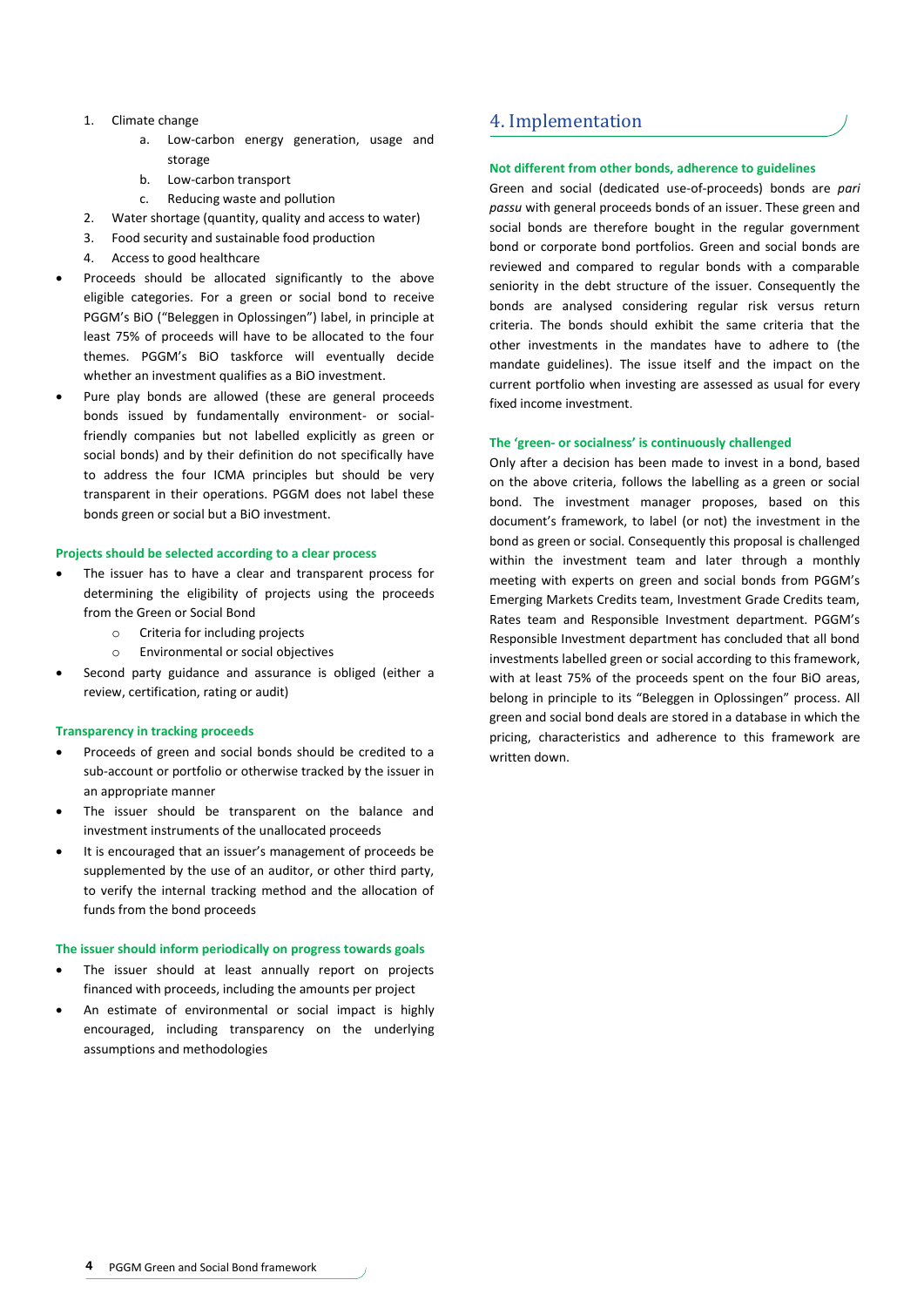### 5. Annex

#### **On which areas do we focus our responsible investments?**

PGGM has identified, together with its clients, focus areas in which it can have an impact. These are (1) Climate and environment, (2) Water, (3) Health, (4) Food, (5) Sustainable financial system, (6) Corporate governance and (7) Human rights. The first four focus areas are deemed to be the investable focus areas.

Investments in green bonds can help make an impact particularly in the Climate and Water categories. ICMA, in its GBP, has provided a broad (but not exhaustive) overview of categories for which the proceeds of green bonds might be used:

- Renewable energy (including production, transmission, appliances and products)
- Energy efficiency (such as in new and refurbished buildings, energy storage, district heating, smart grids, appliances and products)
- Pollution prevention and control (including waste water treatment, greenhouse gas control, soil remediation, recycling and waste to energy, value added products from waste and remanufacturing, and associated environmental monitoring)
- Environmentally sustainable management of living natural resources and land use (including environmentally sustainable agriculture; environmentally sustainable animal husbandry; climate smart farm inputs such as biological crop protection or drip irrigation; environmentally sustainable fishery and aquaculture; environmentally-sustainable forestry, including afforestation or reforestation, and preservation or restoration of natural landscapes)
- Terrestrial and aquatic biodiversity conservation, (including the protection of coastal, marine and watershed environments)
- Clean transportation (such as electric, hybrid, public, rail, nonmotorized, multi-modal transportation, infrastructure for clean energy vehicles and reduction of harmful emissions);
- Sustainable water management (including sustainable infrastructure for clean and/or drinking water, sustainable urban drainage systems and river training and other forms of flooding mitigation)
- Climate change adaptation (including information support systems, such as climate observation and early warning systems)
- Eco-efficient and/or circular economy adapted products, production technologies and processes (such as development and introduction of environmentally friendlier products, with an eco-label or environmental certification, resource-efficient packaging and distribution)
- Green buildings which meet regional, national or internationally recognized standards or certifications

Investments in social bonds can help make an impact particularly

in the Health and Food categories. ICMA, in its SBP, has provided a broad (but not exhaustive) overview of categories for which the proceeds of social bonds might be used:

- Affordable basic infrastructure (e.g. clean drinking water, sewers, sanitation, transport)
- Access to essential services (e.g. health, education and vocational training, healthcare, financing and financial services)
- Affordable housing
- Employment generation including through the potential effect of SME financing and microfinance
- Food security
- Socioeconomic advancement and empowerment

Examples of target populations include, but are not limited to, those that are:

- 1. Living below the poverty line
- 2. Excluded and/or marginalised populations and /or communities
- 3. Vulnerable groups, including as a result of natural disasters
- 4. People with disabilities
- 5. Migrants and /or displaced persons
- 6. Undereducated
- 7. Underserved
- 8. Unemployed

Not all of the above categories for social bonds automatically belong to PGGM's focus areas. E.g. affordable housing is an often used objective for social bonds, but does not fit in the focus areas PGGM has defined.

In the case of either ambiguity or potential new categorization, PGGM's Responsible Investment department is consulted by the investment teams whether the proceeds of such a green, social or sustainability bond actually contribute significantly to the identified focus areas.